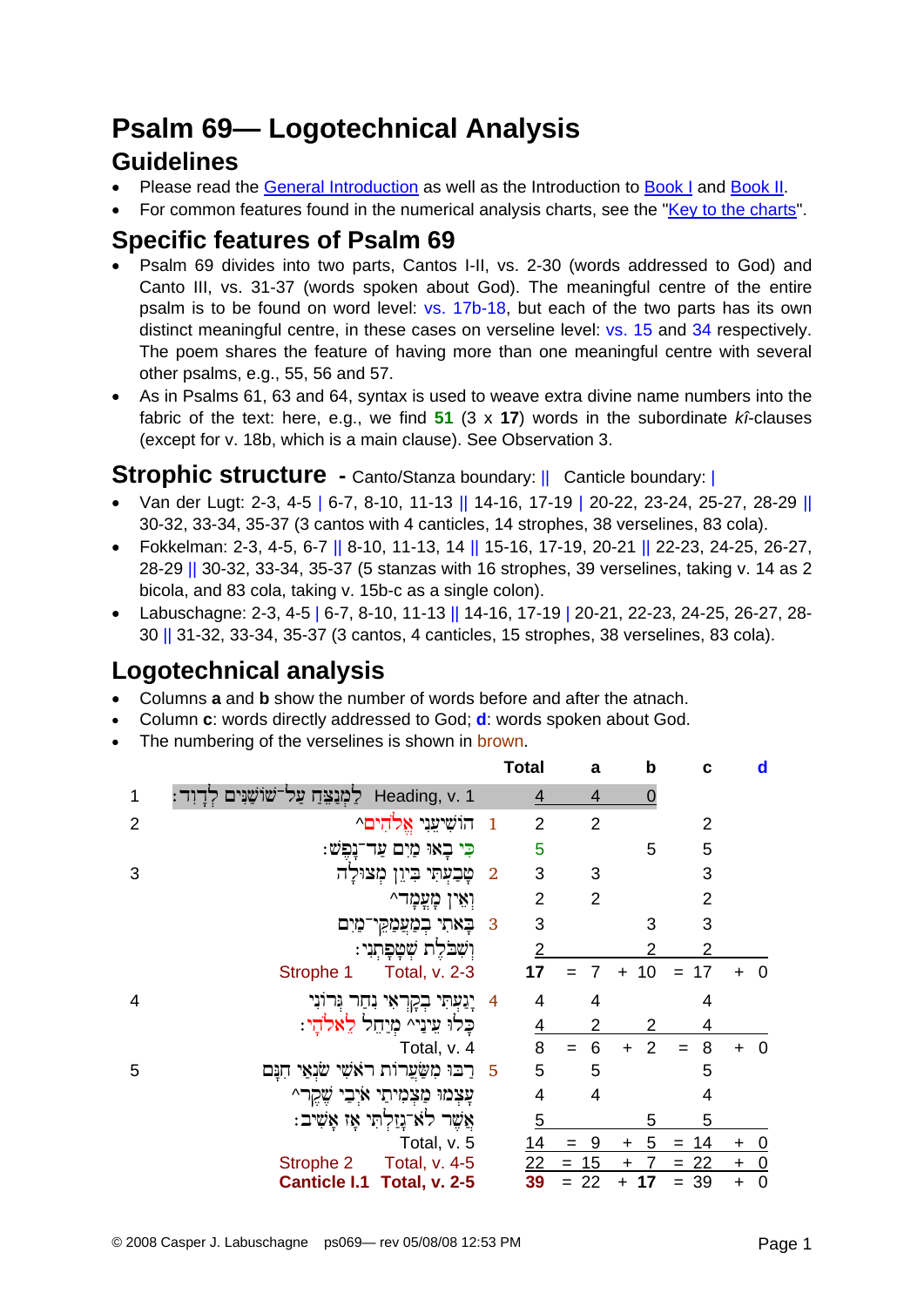| 6              |                                                       | אֱלֹהִים אַתָּה יָדַעְתָּ לְאִוַּלְתִּי^       | 6         | 4                        | 4                     |                                           | 4                                 |                                               |                          |
|----------------|-------------------------------------------------------|------------------------------------------------|-----------|--------------------------|-----------------------|-------------------------------------------|-----------------------------------|-----------------------------------------------|--------------------------|
|                |                                                       | וְאַשְׁמוֹתַי מִמְּךְ לֹא־נִכְחָדוּ:           |           | $\overline{4}$           |                       |                                           | 4                                 |                                               |                          |
|                |                                                       | Total, v. 6                                    |           | 8                        | 4                     | $\overline{4}$<br>$+$                     | 8<br>$=$                          | $+$                                           | $\overline{\mathbf{0}}$  |
| $\overline{7}$ |                                                       | אַל־יֵבֹשׁוּ בִי קוִיה                         | 7         | 4                        | 4                     |                                           | 4                                 |                                               |                          |
|                |                                                       | אֲדנַי יִהוָה צִבָאוֹת                         |           | 3                        | 3                     |                                           | 3                                 |                                               |                          |
|                |                                                       | אַל־יִכְלְמוּ בִי מְבַקְשֶׁיךָ^                | 8         | $\overline{\mathbf{4}}$  | 4                     |                                           | 4                                 |                                               |                          |
|                |                                                       | אֱלֹהֵי יִשְׂרָאֵל:                            |           | $\overline{2}$           |                       | 2                                         | $\overline{2}$                    |                                               |                          |
|                |                                                       | Total, v. 7                                    |           | 13                       | $= 11$                | $\overline{2}$<br>$\pm$                   | $= 13$                            | $+$                                           | <u>0</u>                 |
|                | Strophe 3                                             | Total, v. 6-7                                  |           | 21                       | 15<br>$=$             | 6<br>$\ddot{}$                            | 21<br>$=$                         | $\ddot{}$                                     | $\overline{0}$           |
| 8              | הֲרַפֶּה^                                             | כִּי־עָלֶיךָ נָשָׂאתִי                         | 9         | 4                        | 4                     |                                           | 4                                 |                                               |                          |
|                |                                                       | כִּסְתָה כְלִמָּה פָּנָי:                      |           | $\overline{3}$           |                       | 3                                         | 3                                 |                                               |                          |
|                |                                                       | Total, v. 8                                    |           | $\overline{7}$           | 4<br>$=$              | 3<br>$+$                                  | $\overline{7}$<br>$=$             | $+ 0$                                         |                          |
| 9              |                                                       | מוּזָר הָיִיתִי לְאֲחָי^                       | 10        | 3                        | 3                     |                                           | 3                                 |                                               |                          |
|                |                                                       | וִנַכְרִי לְבְנֵי אָמָי:                       |           | $\overline{3}$           |                       | 3                                         | 3                                 |                                               |                          |
|                |                                                       | Total, v. 9                                    |           | 6                        | $\sqrt{3}$<br>$=$     | 3<br>$\ddot{}$                            | $\,6$<br>$=$                      | +                                             | $\overline{\mathbf{0}}$  |
| 10             |                                                       | כִּי־קִנְאַת בֵּיתְךָ אֲכָלָתְנִי^             | 11        | 4                        | $\overline{4}$        |                                           | $\overline{4}$                    |                                               |                          |
|                |                                                       | וְחֵרְפּוֹת חוֹרְפִיךְ נָפְלוּ עָלָי:          |           | <u>4</u>                 |                       |                                           | 4                                 |                                               |                          |
|                |                                                       | Total, v. 10                                   |           | 8                        | $= 4$                 | 4<br>$\ddot{}$                            | 8<br>$\equiv$                     | $\ddot{}$                                     | $\overline{0}$           |
|                | Strophe 4                                             | Total, v. 8-10<br>Total, v. 6-10               |           | 21<br>42                 | $= 11$<br>$= 26$      | $+10$<br>16<br>$+$                        | $= 21$<br>$= 42$                  | $\begin{array}{c} + & 0 \\ + & 0 \end{array}$ |                          |
|                |                                                       |                                                |           |                          |                       |                                           |                                   |                                               |                          |
| 11             |                                                       | וָאֶבְכֵה בָצוֹם נַפִּשֵׁי^                    | 12        | 3                        | 3                     |                                           | 3                                 |                                               |                          |
|                |                                                       | וַתְּהִי לַחֲרָפּוֹת לִי:                      |           | $\frac{3}{6}$            |                       | 3                                         | 3                                 |                                               |                          |
|                |                                                       | Total, v. 11                                   |           |                          | $\mathbf{3}$<br>$=$   | 3<br>$\ddot{}$                            | $\,6$<br>$\qquad \qquad =$        | $\ddot{}$                                     | $\overline{\phantom{0}}$ |
| 12             |                                                       | וָאֱתְנָה לְבוּשִׁי שָׂק^                      | 13        | 3                        | 3                     |                                           | 3                                 |                                               |                          |
|                |                                                       | וָאֵהִי לָהֵם לִמָּשָׁל:                       |           | $\frac{3}{6}$            |                       | 3                                         | 3                                 |                                               |                          |
|                |                                                       | Total, v. 12                                   |           |                          | $\sqrt{3}$<br>$=$     | 3<br>$\ddot{}$                            | $\,6$<br>$=$                      | $\ddot{}$                                     | $\overline{\phantom{0}}$ |
| 13             |                                                       | יַשׂיחוּ בִי יֹשָׁבֵי שַׁעַר^                  | 14        | 4                        | 4                     |                                           | 4                                 |                                               |                          |
|                |                                                       | וּנְגִינוֹת שׁוֹתֵי שֵׁכָר:                    |           | $\overline{3}$           |                       | 3                                         | 3                                 |                                               |                          |
|                |                                                       | Total, v. 13                                   |           | $\overline{7}$<br>19     | $\overline{4}$<br>$=$ | $\overline{3}$<br>$\ddot{}$<br>$\ddot{+}$ | $\overline{7}$<br>$\!=$<br>$= 19$ | $+ 0$                                         | $\overline{0}$           |
|                | Strophe 5                                             | Total, v. 11-13<br>Canticle I.2 Total, v. 6-13 |           | <u>61</u>                | $= 10$                | 9<br>$= 36 + 25 = 61$                     |                                   | $\pm$                                         |                          |
|                | <b>Canto I</b>                                        | <b>Total, v. 2-13</b>                          |           | 100                      | $= 58$                |                                           | $+ 42 = 100$                      | $rac{+}{+}$ 0                                 |                          |
| 14             |                                                       | וַאֲנִי תִפִלְתִי־לֹךְ יְהוָה עֵת רָצוֹן       | 15        | 6                        | 6                     |                                           | 6                                 |                                               |                          |
|                |                                                       | אֵלֹהִים בְּרָב־חַסְרֶךְ^                      |           | 3                        | 3                     |                                           | 3                                 |                                               |                          |
|                |                                                       | ְעֲנִיִי בֶּאֱמֶת יִשְׁעָךָ:                   |           | $\overline{3}$           |                       |                                           | 3                                 |                                               |                          |
|                |                                                       | Total, v. 14                                   |           | 12                       | $= 9$                 | 3 <sup>1</sup><br>$+$                     | $= 12$                            | $+ 0$                                         |                          |
| 15             |                                                       | הַצִּילֵנִי מִטִּיט וְאַל־אֵטִבָּעָה^          | <b>16</b> | 4                        | $\overline{4}$        |                                           | $\overline{4}$                    |                                               |                          |
|                | אַנַּצְלָה מְשֹׂנְאֵי Middle verseline of Cantos I-II |                                                |           | $\overline{2}$           |                       | 2                                         | $\overline{2}$                    |                                               |                          |
|                |                                                       |                                                |           |                          |                       |                                           |                                   |                                               |                          |
|                | <b>Meaningful centre</b>                              | וּמִמַּעֲמַקִי־כָּוִים:                        |           | $\overline{2}$           |                       | 2                                         | $\overline{2}$                    |                                               |                          |
|                |                                                       | <b>Total, v. 15</b>                            |           | 8                        | 4<br>$=$              | $\overline{4}$<br>$+$                     | 8<br>$=$                          |                                               | $\overline{\mathbf{0}}$  |
| 16             |                                                       | 17 אַל־תְשָׁטְפֵנִי שָׁבֹלֶת מַיִם             |           | $\overline{\mathcal{A}}$ | 4                     |                                           | 4                                 |                                               |                          |
|                |                                                       | וְאַל־הָבִלָעֵנִי מִצוּלָה^                    |           | 3                        | 3                     |                                           | 3                                 |                                               |                          |
|                |                                                       | וְאַל־הֵאָטַר־עָלַי בְּאֵר פִּיהַ:             |           | $\overline{5}$           |                       | 5                                         | 5                                 |                                               |                          |
|                |                                                       | Total, v. 16                                   |           |                          | $12 = 7$              |                                           | $+ 5 = 12$                        | $+$ 0                                         |                          |
|                |                                                       | Strophe 6 Total, v. 14-16                      |           | 32                       | $= 20$                | $+ 12$                                    | $= 32$                            | $+ 0$                                         |                          |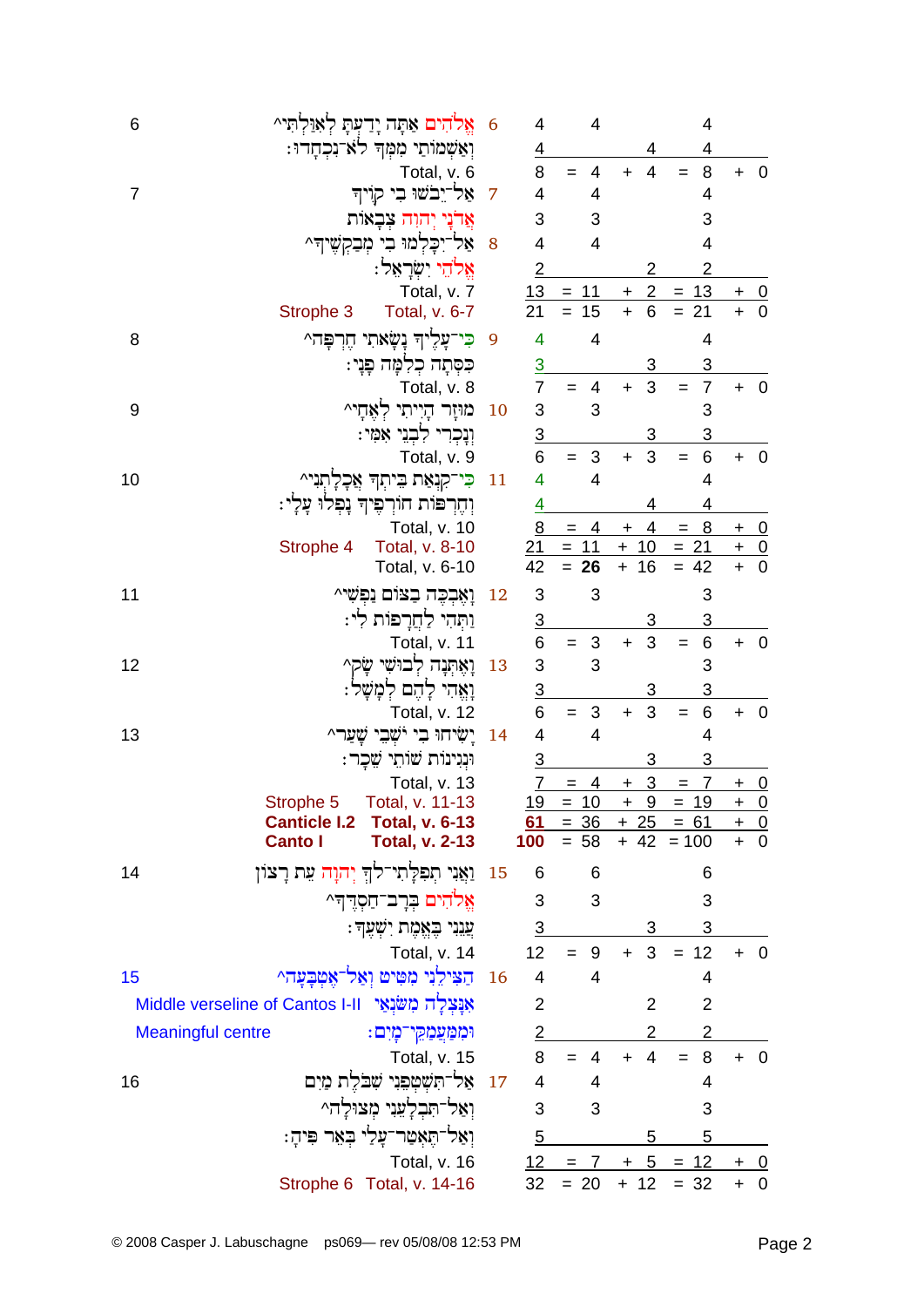| 17                  |               | 2/3   18   צֲנִנִי יְהוָה כִּי־טּוֹב חַסְרֶךְ^                        |    |                | 5                                        |                | 5              |                                                |             |
|---------------------|---------------|-----------------------------------------------------------------------|----|----------------|------------------------------------------|----------------|----------------|------------------------------------------------|-------------|
| Middle words of the |               | כְּרֹב רַחֲמֶיךָ פְּנֵה אֵלָי:                                        |    | 4              |                                          | 4              | 4              |                                                |             |
| 18<br>entire psalm  |               | וָאַל־תַּסְתֵּר פְּנֶיךָ מֵעַבְדֶדְרֹ                                 | 19 | 4              | 4                                        |                | $\overline{4}$ |                                                |             |
|                     |               | כִּי־צַר־לִי מַהֶר <u>עֲנִ</u> י:   137 + <mark>13</mark> + 137 = 287 |    | 5              |                                          | 5              | 5              |                                                |             |
|                     |               | Meaningful centre of the psalm Total, v. 17-18                        |    | 18             | 9<br>$=$                                 | 9<br>$+$       | 18<br>$=$      |                                                | 0           |
| 19                  |               | קְרָבָה אֶל־נַפְשִׁי וְאָלָהִ^                                        | 20 | $\overline{4}$ | 4                                        |                | 4              |                                                |             |
|                     |               | לִמַּעַן אֹיִבֵי פִּדֵנִי:                                            |    | $\overline{3}$ |                                          | 3              | 3              |                                                |             |
|                     |               | Strophe 7 Total, v. 17-19                                             |    |                | $25 = 13$                                |                | $+ 12 = 25$    | + 0                                            |             |
|                     |               | Canticle II.1 Total, v. 14-19                                         |    | 57             | $= 33$                                   | $+24$          | $= 57$         | $+ 0$                                          |             |
| 20                  |               | אָתָה יָדִעִּתָ חֵרִפָּתִי                                            | 21 | 3              | 3                                        |                | 3              |                                                |             |
|                     |               | וּבָשְׁתִּי וּכִלְמַתִּי^                                             |    | $\overline{2}$ | $\overline{2}$                           |                | $\overline{2}$ |                                                |             |
|                     |               | נֵגִדְךָ כָּל־צוֹרְרָי:                                               |    | 3              |                                          | 3              | 3              |                                                |             |
| 21                  |               | חֵרִפָּה שָׁבְרַה לִבִּי וַאֲנוּשָׁה                                  | 22 | 4              | 4                                        |                | 4              |                                                |             |
|                     |               | וָאֲקַיָּה לָנוּד וָאַיִן^                                            |    | 3              | 3                                        |                | 3              |                                                |             |
|                     |               | וְלַמְנַחֲמִים וְלֹא מָצָאתִי:                                        |    | 3              |                                          | 3              | 3              |                                                |             |
|                     |               | Strophe 8 Total, v. 20-21                                             |    | 18             | 12<br>$=$                                | 6<br>$\ddot{}$ | 18<br>$=$      |                                                | 0           |
| 22                  |               | וַיִּתְנוּ בִבְרוּתִי רֹאֹשׁ^                                         | 23 | 3              | 3                                        |                | 3              |                                                |             |
|                     |               | וִלְצִמַאִי יַשְׁקוּנִי חֹמֵץ:                                        |    | 3              |                                          | 3              | 3              |                                                |             |
| 23                  |               | יִהִי־שָׁלְחָנָם לִפְנֵיהֶם לִפָּח^                                   | 24 | 4              | 4                                        |                | $\overline{4}$ |                                                |             |
|                     |               | וִלְשָׁלוֹמִים לְמוֹקֵשׁ:                                             |    | 2              |                                          | 2              | $\overline{2}$ |                                                |             |
|                     |               | Strophe 9 Total, v. 22-23                                             |    | 12             | 7<br>$=$                                 | 5<br>$+$       | 12<br>$=$      | $\overline{0}$<br>$\ddot{}$                    |             |
| 24                  |               | תֵּחִשָּׁכִנָּה עֵינֵיהֵם מֵרִאוֹת^                                   | 25 | 3              | 3                                        |                | 3              |                                                |             |
|                     |               | וּמָתְנֵיהֶם תָּמִיד הַמָּעַד:                                        |    | 3              |                                          | 3              | 3              |                                                |             |
| 25                  |               | שְׁפְךְ־עֲלֵיהֶם זַעְמֶךָ^                                            | 26 | 3              | 3                                        |                | 3              |                                                |             |
|                     |               | ַיַּחֲרוֹן אַפִּךְ יַשִׂיגֵם:                                         |    | $\overline{3}$ |                                          | 3              | 3              |                                                |             |
|                     |               | Strophe 10 Total, v. 24-25                                            |    | 12             | 6                                        | 6<br>$+$       | 12             |                                                | $\mathbf 0$ |
| 26                  |               | תִּהִי־טִירָתָם נִשָּׁמָּה^                                           | 27 | 3              | 3                                        |                | 3              |                                                |             |
|                     |               | בְּאָהֲלֵיהֶם אַל־יְהִי יֹשֵׁב:                                       |    | 4              |                                          | $\overline{4}$ | 4              |                                                |             |
| 27                  |               | 28 כִּי־אַתָּה אֲשֶׁר־הָכִּיתָ רָדָפוּ^                               |    | 5              | 5                                        |                | 5              |                                                |             |
|                     |               | וְאֶל־מַכְאוֹב חֲלָלֶיךָ יְסַפִּרוּ:                                  |    | 4              |                                          | 4              | 4              |                                                |             |
|                     |               | Strophe 11 Total, v. 26-27                                            |    | 16             | $= 8$                                    | 8<br>$+$       | 16<br>$=$      | $+$<br>$\overline{\phantom{0}}$                |             |
| 28                  |               | ּתְּנָה־עָוֹן עַל־עֲוֹנֶם^                                            | 29 | 4              | 4                                        |                | 4              |                                                |             |
|                     |               | וִאַל־יָבֹאוּ בְּצִדְקָתֶךָ                                           |    | 3              |                                          | 3              | 3              |                                                |             |
| 29                  |               | יִמַּחוּ מִסֶפֶר חַיִּים^                                             | 30 | 3              | 3                                        |                | 3              |                                                |             |
|                     |               | וְעִם צַדִּיקִים אַל־יִכָּתֵבוּ:                                      |    | 4              |                                          | 4              | $\overline{4}$ |                                                |             |
| 30                  |               | 81 נַאֲנִי עֲנִי וְכוֹאֵב^                                            |    | 3              | 3                                        |                | 3              |                                                |             |
|                     |               | יְשׁוּעָתְךָ אֱלֹהִים תִּשַּׂוְּבִוִּי:                               |    | $\overline{3}$ |                                          | 3              | 3              |                                                |             |
|                     | Strophe 12    | Total, v. 28-30                                                       |    | 20             | $= 10$                                   | $+10$          | $= 20$         | $+ 0$                                          |             |
|                     | Cantos I - II | Canticle II.2 Total, v. 20-30<br><b>Total, v. 2-30</b>                |    |                | $78 = 43 + 35 = 78$<br>$235 = 134 + 101$ |                | $= 235$        | $+ 0$<br>$\overline{\phantom{0}}$<br>$\ddot{}$ |             |
|                     |               |                                                                       |    |                |                                          |                |                |                                                |             |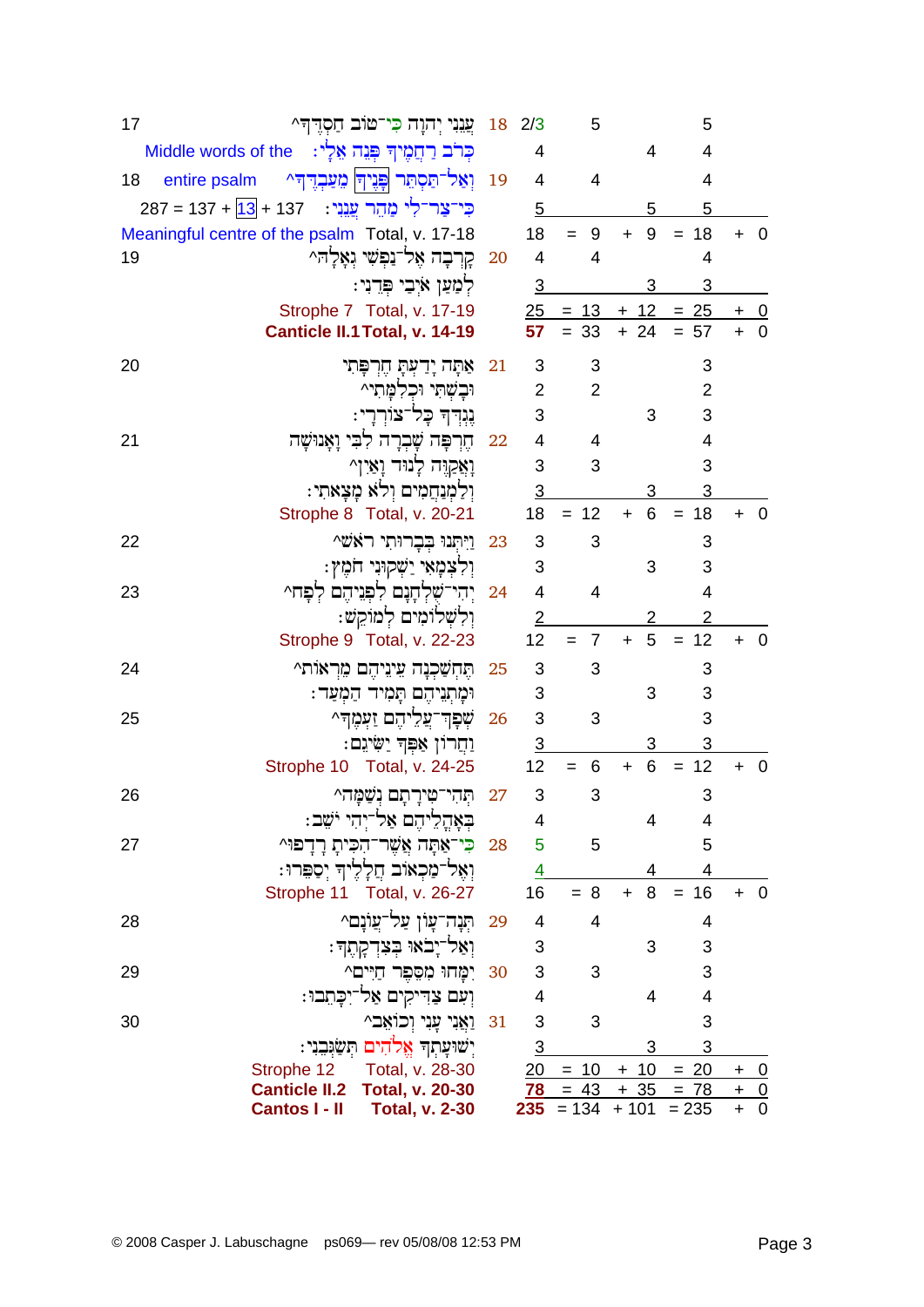| 31 | אַהַלְלַה שֵׁם־אֱלֹהִים בִשִּׁיר״                        | 32 | 4              | 4                     |                              |                         | $\overline{\mathbf{4}}$      |
|----|----------------------------------------------------------|----|----------------|-----------------------|------------------------------|-------------------------|------------------------------|
|    | וַאֲנִדְלֶנוּ בְתוֹדָה:                                  |    | $\overline{2}$ |                       | 2                            |                         | $\overline{2}$               |
|    | Total, v. 31                                             |    | 6              | 4<br>$=$              | $\overline{2}$<br>$+$        | $\overline{0}$<br>$=$   | $6\phantom{1}6$<br>$\ddot{}$ |
| 32 | ותיטב ליחוח משור                                         | 33 | 3              | 3                     |                              |                         | 3                            |
|    | פָּר מַקְרִן מַפְרִיס:                                   |    | $\overline{3}$ | 3                     |                              |                         | $\overline{3}$               |
|    | Total, v. 32                                             |    | 6              | $= 6$                 | $\overline{0}$<br>$\ddot{}$  | $=$<br>0                | 6<br>$\ddot{}$               |
|    | Strophe 13 Total, v. 31-32                               |    | 12             | $= 10$                | $\overline{2}$<br>$\ddot{+}$ | $\overline{0}$          | $\overline{12}$<br>$\ddot{}$ |
| 33 | ראוּ עֵנַוִים יִשְׂמַחוּ^                                | 34 | 3              | 3                     |                              |                         | 3                            |
|    | דִּרְשֶׁי אֱלֹהִים וִיחִי לִבַּבְכֵם:                    |    | <u>4</u>       |                       | 4                            |                         | 4                            |
|    | Total, v. 33                                             |    | $\overline{7}$ | 3<br>$=$              | $\overline{4}$<br>$\ddot{}$  | $\overline{0}$<br>$=$   | $\overline{7}$<br>$\ddot{}$  |
| 34 | תּוֹל־אֱבִיוֹנִים יְהוָהִי Middle verseline              | 35 | 5              | 5                     |                              |                         | 5                            |
|    | וַאֲת־אֵסִירֵיו לֹא בְזַה:  1+3=3+1 of Canto III: 7=3+1  |    | 4              |                       |                              |                         | 4                            |
|    | <b>Meaningful centre</b><br>Total, v. 34                 |    | 9              | 5<br>$=$              | 4<br>$\mathbf +$             | $\mathbf 0$<br>$=$      | 9                            |
|    | Total, v. 33-34<br>Strophe 14                            |    | 16             | 8<br>$=$              | $\ddot{+}$<br>8              | 0<br>$=$                | 16<br>$\ddot{}$              |
| 35 | יִהַלְלוּהוּ שָׁמַיִם וָאָרֵץ^                           | 36 | 3              | 3                     |                              |                         | 3                            |
|    | יַמִּים וְכָל־רֹמֵשׁ בָּם:                               |    | $\overline{4}$ |                       | 4                            |                         | 4                            |
|    | Total, v. 35                                             |    | $\overline{7}$ | 3<br>$=$              | $\overline{4}$<br>$+$        | $\overline{0}$          | $\overline{7}$<br>÷          |
| 36 | כִּי אֱלֹהִים יוֹשִׁיַעַ צִיּון                          | 37 | 4              | $\overline{4}$        |                              |                         | 4                            |
|    | וְיִבְנֶה עֲרֵי יְהוּדָה^                                |    | 3              | 3                     |                              |                         | 3                            |
|    | וַיַשְׁבוּ שָם וִירֵשׁוּהַ:                              |    | $\overline{3}$ |                       | 3                            |                         | 3                            |
|    | Total, v. 36                                             |    | 10             | $\overline{7}$<br>$=$ | 3<br>$\ddot{}$               | $\pmb{0}$<br>$=$        | 10<br>$\ddot{}$              |
| 37 | וִזְרַע עֲבָדָיו יִנְחָלוּהָ^                            | 38 | 3              | 3                     |                              |                         | 3                            |
|    | וְאֹהֲבֵי שָׁמוֹ יִשְׁכִּנוּ־בָה:                        |    | 4              |                       |                              |                         | 4                            |
|    | Total, v. 37                                             |    | $\overline{7}$ | 3<br>$=$              | 4<br>$\ddot{}$               | 0<br>$=$                | $\overline{7}$<br>$\ddagger$ |
|    | Total, v. 35-37<br>Strophe 15                            |    | 24             | $= 13$                | $+ 11$                       | $\boldsymbol{0}$<br>$=$ | $+24$                        |
|    | <b>Canto III</b><br><b>Total, v. 31-37</b>               |    | 52             | 31<br>$=$             | 21<br>$+$                    | $\mathbf 0$<br>$=$      | 52<br>$\ddot{}$              |
|    | <b>Cantos II.2-III</b><br><b>Total, v. 20-37</b>         |    | 130            | $= 74$                | $+56$                        | $= 78$                  | $+52$                        |
|    | <b>Cantos II-III</b><br><b>Total, v. 14-37</b>           |    | 187            | $= 107$               | $+80$                        | $= 135$                 | $+52$                        |
|    | Total, v. 6-37                                           |    | 248            | $= 143$               | $+105$                       | $= 196$                 | $\overline{+52}$             |
|    | Total, v. 2-37<br>$k\hat{i}$ -clauses: 51 (3 x 17) words |    | 287            | $= 165$               | 122<br>$\ddot{}$             | $= 235$                 | 52<br>$+$                    |
|    | With the heading, v. 1-37                                |    | 291            | $= 169$               | $+122$                       |                         |                              |
|    |                                                          |    |                |                       |                              |                         |                              |

# **Observations**

1. The middle word of the poem is יָפְּגָיךָ, 'your face', in v. 18a (287 = 143 + 1 + 143), but it is the  $13$  middle words in vs.  $17b-18$  (the middle word and 6 words on either side) that constitute the meaningful centre on word level  $(287 = 137 + 13 + 137)$ :

In vs. 17-18 as a whole, there is an even more meaningful centre, which the author may have designed as an off-centre meaningful middle  $(287 = 132 + 18 + 137)$ : the entire passionate call on God to answer: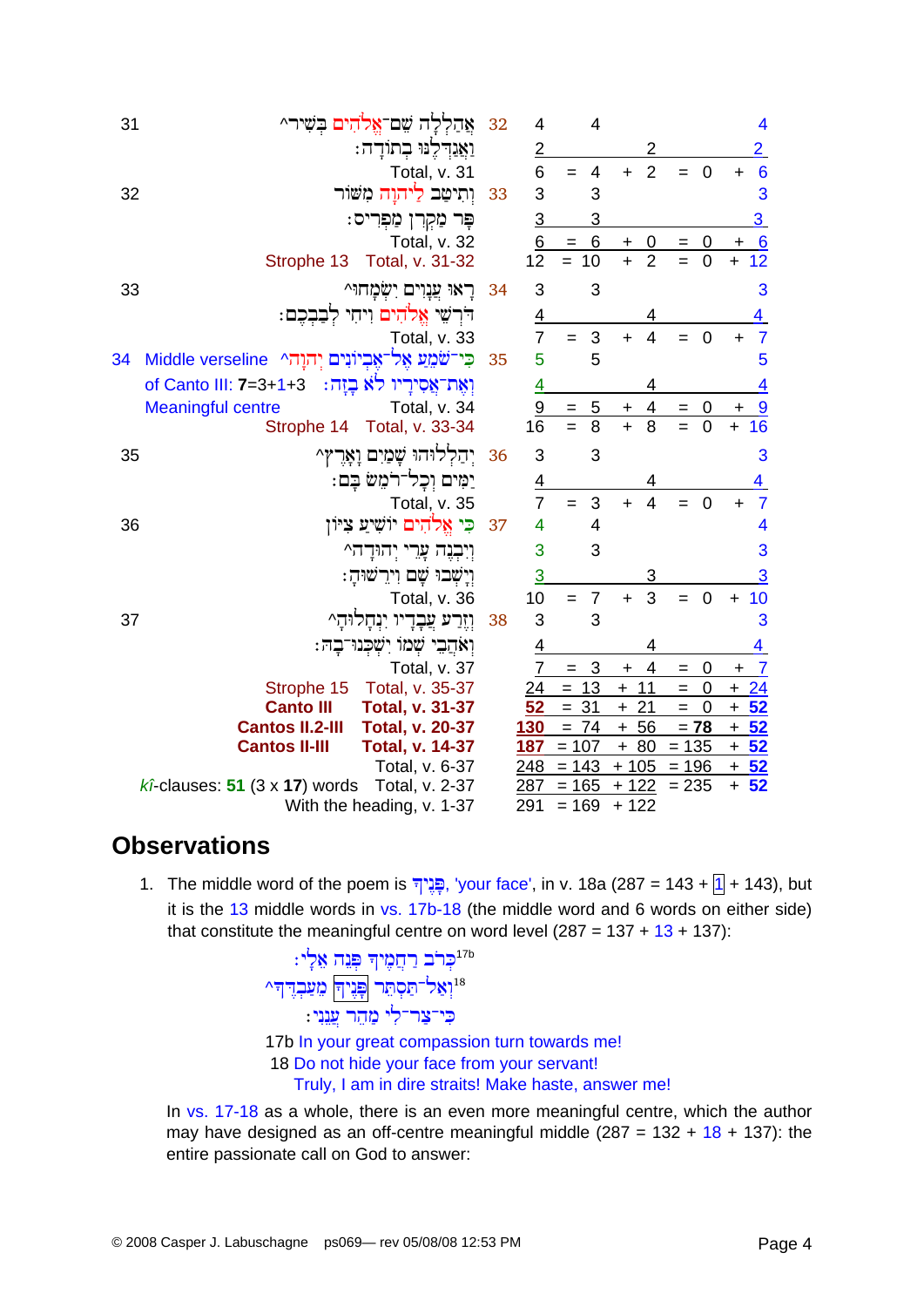<sup>13</sup>מֲנֵנִי יְהוָה ⊄י־טוֹב חַסְדֶּך ^ כְּרֹב רַחֲמֶיךָ פְּנֵה אֵלְי

- יאל־תסתר פניד מעבדד ^ כי־צר־לי מהר <mark>ענני</mark>:™
- 17 Answer me, YHWH, for your steadfast love is good! In your great compassion turn towards me!
- 18 Do not hide your face from your servant!

Truly, I am in dire straits! Make haste, answer me!

The conspicuous imperatives עֲנָנֵי, 'answer me', at the beginning and end, which function as an *inclusio,* highlights these words in a special way. The last colon, v. 18b, appears to be the middle colon  $(83 = 41 + 1 + 41)$ , which underscores the central positioning of these two verses.

This off-centre meaningful middle is additionally highlighted by the fact that the pivotal instance of the 5 occurrences of the name YHWH is situated within it. For this highlighting technique, see the General Introduction, "Special devices to highlight the meaningful centre".

2. In terms of the direction of address, the poem clearly divides into two distinct parts:

**vs. 2-30 (Cantos I-II)**, the prayer (*2nd person*) 235 words **vs. 31-37 (Canto III)**, the resolve to praise God (*3rd person*) **52** (2 x **26**) words.

For the striking use of the direction of address to weave extra divine name numbers into the fabric of the text, as here the **52** words spoken *about* God (Column d), compare Psalms 58, 59, 60, 62, 63 and 64.

Each of the two sections has its own distinct meaningful centre: v. 15 and v. 34.

**Cantos I-II** (vs. 2-30), the 2<sup>nd</sup> person section, have 31 verselines, with the central verseline, v. 15, as their meaningful centre, the call on God to rescue  $(15 + 1 + 15)$ :

 $:$ הצילני מטיט ואל־אטבעה ^ אנצלה משׂנאי וממעמקי־מים

With your faithful help rescue me from sinking in the mire // Let me be rescued from my enemies and from the deep waters.

**Canto III** (vs. 31-37), the 3<sup>rd</sup> person section, consists of 7 verselines arranged in a menorah pattern, and is significantly made up of exactly **52** (2 x **26**) words. Both factors taken together are cogent evidence for the structural unity of this section. Its meaningful centre, v. 34, expresses confidence in God's faithfulness:

#### $:$ בי־שׁמע אל־אביונים יהוה ^ ואת־אסיריו לא בזה

For YHWH listens to the poor // and those bound to him he does not despise.

3. The word-count of the subordinate *kî*-clauses could not be registered in Column d, but they are marked green in the first column. I understand  $\ddot{=}$  in v. 18b not as a conjunction, but as as an emphatic demonstrative particle: 'yes, truly'. It does not introduce the reason for the preceding plea that God should not hide his face from his servant (v. 18a), but marks the beginning of the description of his precarious situation which makes it necessary for God to hasten to answer him (v. 18b). This means that כי־צַר־לִי is not a subordinate clause, 'For I am in dire straits', but a main clause, 'Truly, I am in dire straits'. It is therefore not surprising to see that there are **51** (3 x **17**) words in total in the subordinate clauses.